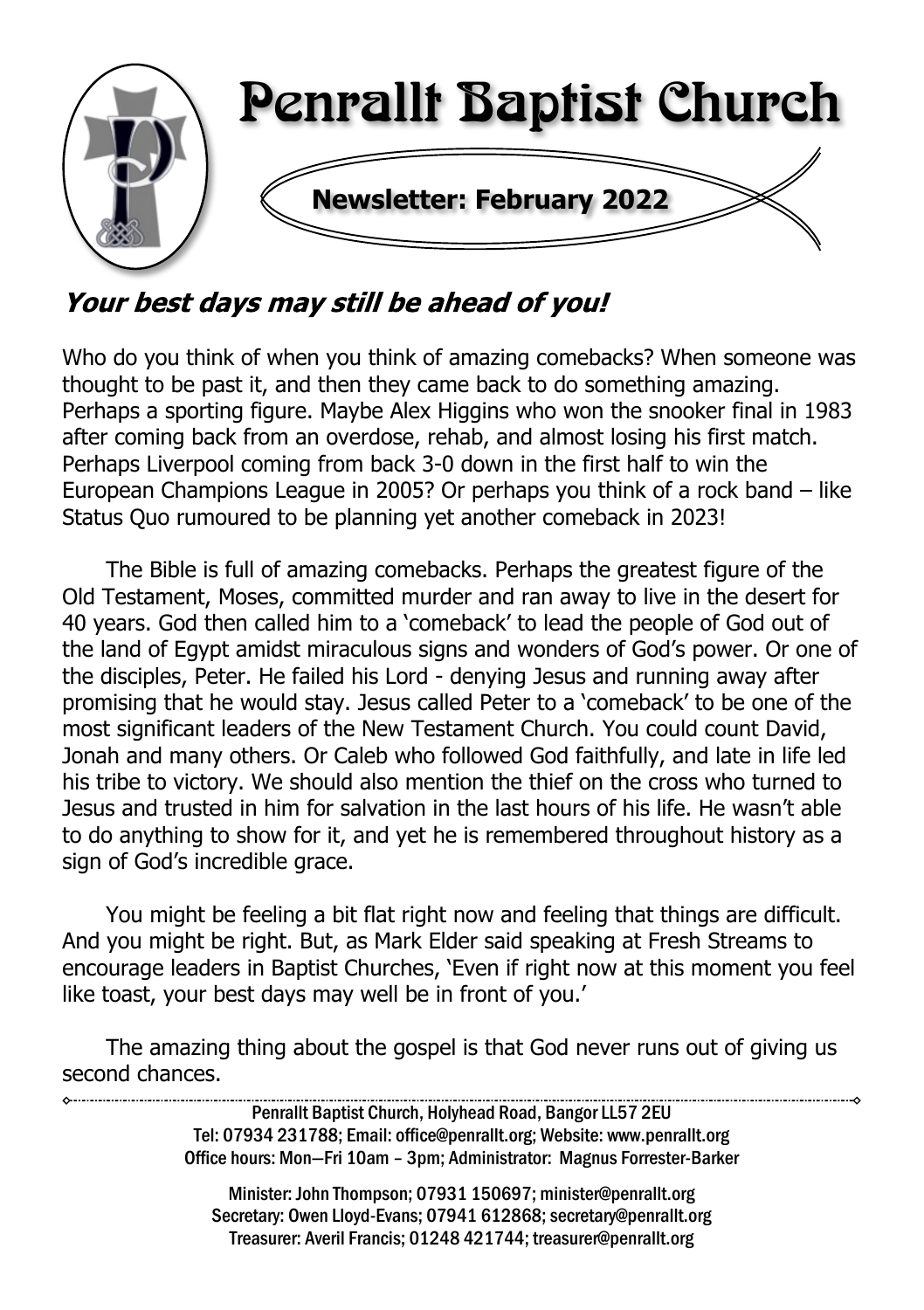Describing Jesus, the prophet Isaiah writes (ch 42), "A bruised reed he will not break, and a smouldering wick he will not snuff out. In faithfulness he will bring forth justice; he will not falter or be discouraged till he establishes justice on earth. In his teaching the islands will put their hope."

Jesus has amazing plans and purposes for us. For all of us. Let's keep trusting in him and stepping out in faith to do the things he calls us to do  $-$  large or small.

Blessings,

John

## Cytûn AGM

The Cytûn (Churches Together in Bangor) AGM will take place on Tuesday 15th February on Zoom, starting at 7:30pm. The guest speaker is Revd. Deb Stammers, minister of Holyhead Baptist Church. Everyone is welcome. Zoom link to follow.

### **In-Person Events**

For all events and activities due to be taking place in person, please check with the organiser or on the website before attending for any up-to-date Covid regulations, cancellations or moves to online events.

#### **Church Office**

The church administrator, Magnus, can be contacted on [office@penrallt.org](mailto:office@penrallt.org) or 07934 231788 during the church office opening hours (10am – 4pm Monday to Friday, except Bank Holidays). NB Magnus is still working largely from home at the moment, but the office hours still apply. He will be taking some time off over the coming months, mostly on Wednesday afternoons.

**Deadline for next month's newsletter: Sunday 20th February** Please send information to Magnus [\(office@penrallt.org\)](mailto:office@penrallt.org). All items should be submitted by email as early as possible.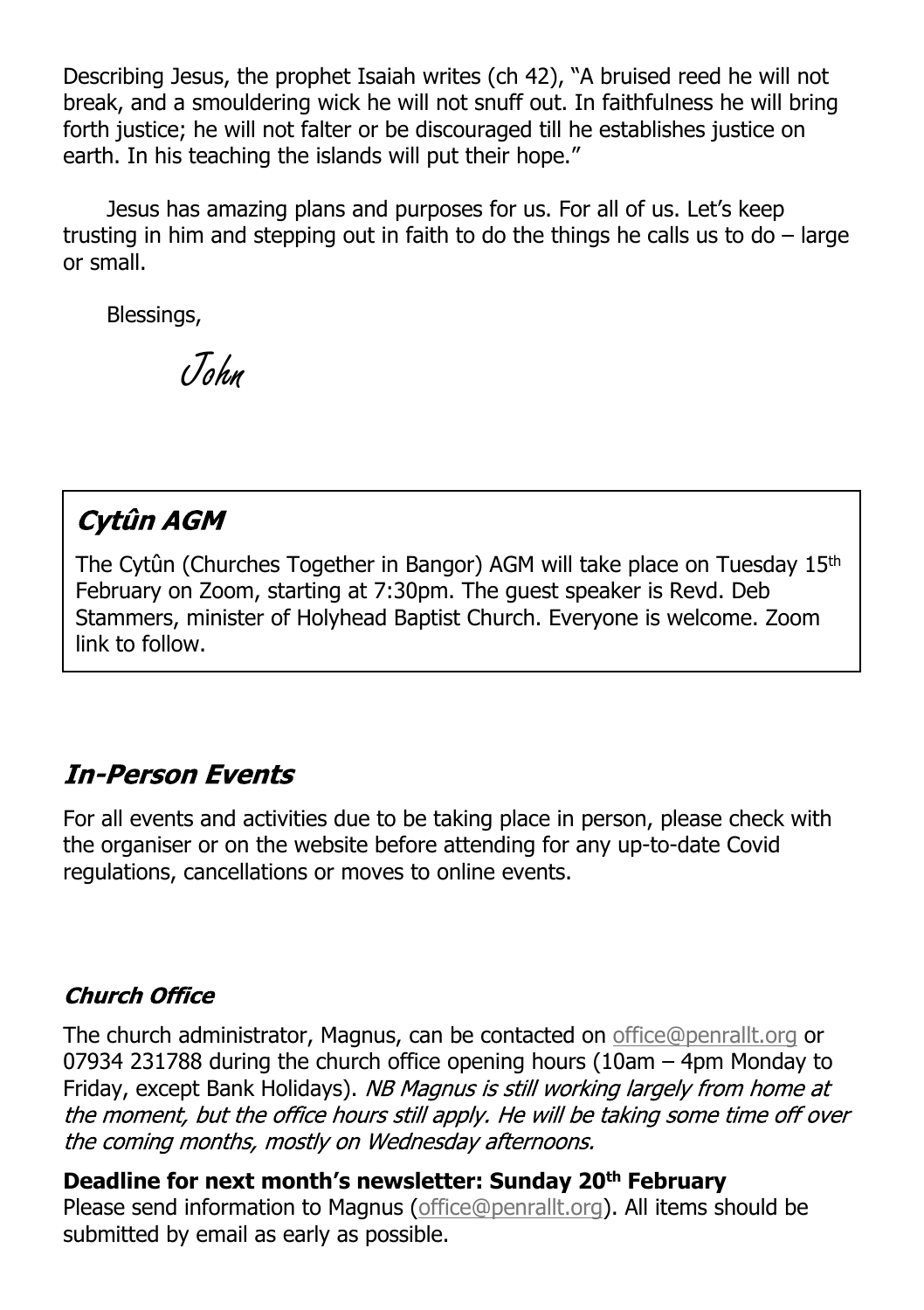## **Services This Month**

Our services at the moment are all in a hybrid format, with a congregation in the building and others joining us on Zoom, except where otherwise noted. It is not currently necessary to book places but please see the website for up to date information about services and Covid regulations (which are still liable to change at short notice). The link for the Zoom meeting and recordings of past services, where available, are also on the website.

Sunday services start at 10:30am. Children and young people go out part way through the service for Sunday school (Primary school / up to 11) or *Deeper* (Secondary school /  $11 - 17$ ); there are also crèche facilities available if you have very young children.

#### **Sunday 6th February**

Frontline 5: Together We Grow. Preacher: John Thompson.

#### **Sunday 13th February**

Preacher: Arwel Jones (Capel Caersalem, Caernarfon).

#### **Sunday 20th February** (Baptismal service)

Preacher: John Thompson. Please speak to John, our minister, if you are interested in being baptised at a future date.

#### **Sunday 27th February** (Communion service)

Preacher: Siân Rees (Director of EA Wales).

Communion will be served in a Covid-safe manner to those in the building. Those on Zoom will need bread and wine (or equivalent) to fully participate.

The sermon on 6th February is the final part of our Frontline series on whole-life discipleship and mission, based on material from the London Institute for Contemporary Christianity (LICC). The remaining sermons this month are not part of a series.

**Prayer Meeting:** Wednesday 9<sup>th</sup> February at 7:30pm in the rear hall (please come in via the side door, as the CU are using the chapel for their mission meetings that week). For more details of this and our weekly prayer meetings, see Prayer Resources later in this newsletter.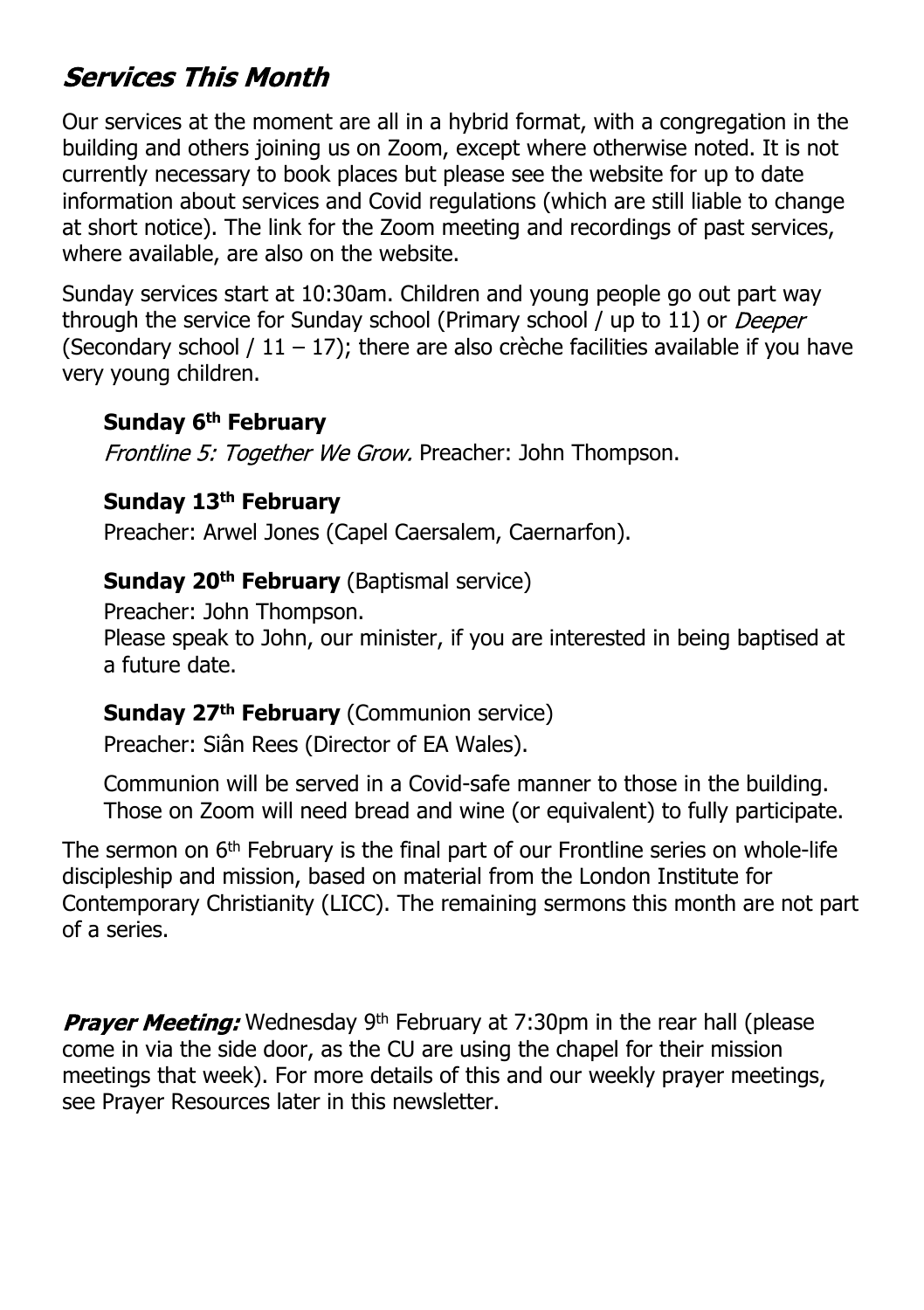# **◊ Alpha**

Our Alpha course started on  $30<sup>th</sup>$  January and will run in the church building on Sunday evenings until around Easter. For the first few weeks it is not too late for guests to join so please keep inviting your friends and praying for them. Please pray for the Alpha team as well.



#### **◊ Building**

In line with current Covid regulations you don't need to book places for our services but you must still sign in on arrival, wear a mask (unless exempt) and comply with other Covid requlations (see [www.penrallt.org/services/index.php\)](https://www.penrallt.org/services/index.php). If you are coming to the church building during the week, please contact the office to check whether anyone is there.

#### **◊ Church Fellowship Walk**

This month's, on Sunday  $6<sup>th</sup>$  February at 1:30pm will be a flat walk from Bangor Nature Reserve in Tal-y-Bont towards Abergwyngregyn along the coastal path (and back). Although flat it is a mud path rather than tarmac and can be narrow in places. Booking is required for Track & Trace purposes; more details on the booking page: [https://www.eventbrite.co.uk/e/penrallt-fellowship-walk-tickets-](https://www.eventbrite.co.uk/e/penrallt-fellowship-walk-tickets-236250831597)[236250831597](https://www.eventbrite.co.uk/e/penrallt-fellowship-walk-tickets-236250831597)

The March walk will be to Aber Falls, on 6<sup>th</sup> March. Further details on the booking page: [https://www.eventbrite.co.uk/e/penrallt-fellowship-walk-tickets-](https://www.eventbrite.co.uk/e/penrallt-fellowship-walk-tickets-260614052647)[260614052647](https://www.eventbrite.co.uk/e/penrallt-fellowship-walk-tickets-260614052647)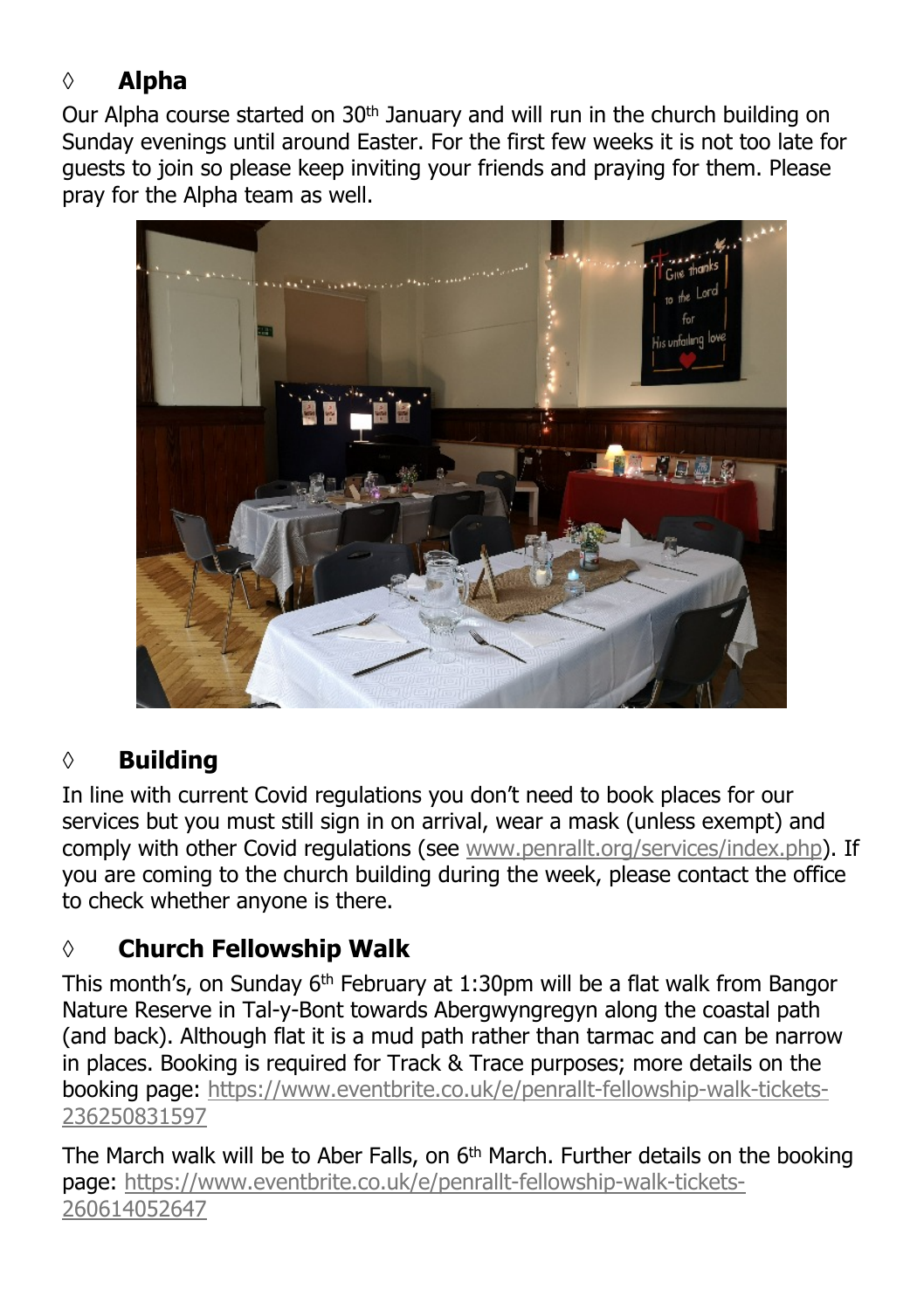### **◊ Foodbank**

Bangor Cathedral Foodbank is open 2 – 3pm every Monday, Wednesday and Friday, operating from Tŷ Deiniol (the Diocesan Centre) next to Bangor Cathedral. A referral from another service is normally required to access the foodbank but they are able to give people up to two emergency food parcels without a referral. To find out more about how you can access or contribute to the foodbank please visit [www.bangorfoodbank.org](https://www.bangorfoodbank.org)

### **◊ Giving**

At present we are not taking up an offering during our services but if you would like to give financially towards the work of Penrallt, our mission partners and other projects we support, there is now a donations box at the front of the chapel (near the ramp) which you can use for that purpose. If you would like to explore other ways of giving to the work at Penrallt, please speak to Averil, our Treasurer, who will be able to advise [\(treasurer@penrallt.org\)](mailto:treasurer@penrallt.org).

## **◊ Hardship Fund**

The church has a small fund overseen by the minister to help people in need. If you find yourself in financial difficulty or know someone else that is struggling, please speak with Sarah Jackson ([sarah.jackson.home@gmail.com](mailto:sarah.jackson.home@gmail.com)) or John Thompson ([minister@penrallt.org\)](mailto:minister@penrallt.org) in confidence. And if you are in a position to add to the hardship fund, please speak to Averil Francis ([treasurer@penrallt.org\)](mailto:treasurer@penrallt.org).

## **◊ Homegroups / Contact, Care & Prayer**

We encourage you to join one of our homegroups if you are not already in one, as they are invaluable in helping us to deepen our relationship with the Lord and with one another. Many of the groups are now meeting in person again, though some still meet on Zoom and other online platforms or in a mixed format. There are groups on Monday, Tuesday and Thursday evenings and on Tuesday and Friday mornings (most groups meet weekly). Contact the church office to find out more or be put in touch with a group.

We also have contact, care and prayer groups to enable people to stay connected and receive prayer support even if they are not in a homegroup; these groups do not meet together but each one has a designated person to contact the other group members regularly. Once again, please contact the church office if you are not part of a contact, care & prayer group or a homegroup and would like to be.

### **◊ Pastoral Help**

If you have issues of concern about your own or someone else's welfare, please contact a member of the Pastoral Care team: Magnus Forrester-Barker (07890 109645); Geoff Moore (01248 410582); Gwen Hicks (01248 353648); Monica Morris (01407 840439), Abi Penney (07776 270399); John Thompson (07931 150697).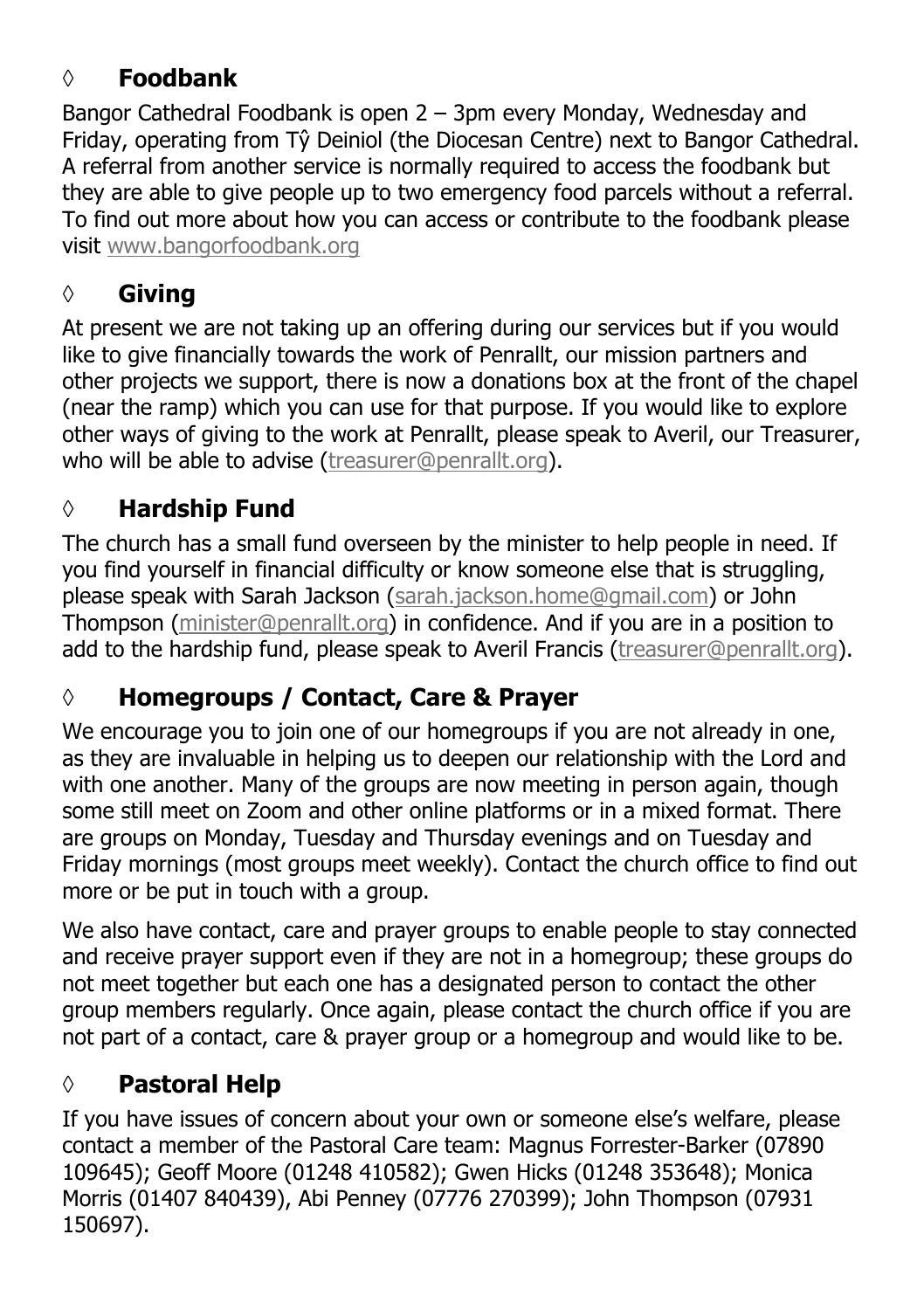## **◊ Penrallt on Facebook and YouTube**

We have three Facebook groups:

- Penrallt ([www.facebook.com/groups/2402772192](https://www.facebook.com/groups/2402772192))
	- a general group for information and social interaction
- Penrallt Prayer Point ([www.facebook.com/groups/302627593231755](https://www.facebook.com/groups/302627593231755)) a private group (as defined by Facebook, i.e. request to join) specifically to share prayer requests and encouragements
- Penrallt Student Fellowship ([www.facebook.com/groups/195300234272943](https://www.facebook.com/groups/195300234272943))

#### We also have a YouTube channel and a Facebook page (both called Penrallt Baptist Church), as well as another Facebook page for our young people:

- [www.youtube.com/channel/UCwK0\\_lPqAVqGKwQREg6JhHg](https://www.youtube.com/channel/UCwK0_lPqAVqGKwQREg6JhHg)
- [www.facebook.com/penralltbc](https://www.facebook.com/penralltbc)
- [www.facebook.com/penralltyouth](https://www.facebook.com/penralltyouth)

# **◊ Prayer Resources**

Send prayer requests, thanksgivings and testimonies to our email prayer diary via office@penrallt.org – email this address, too, to subscribe to the prayer diary, which goes out every week (usually on Mondays). We also have a Facebook prayer group (see above), which allows more interactive sharing of prayer requests and updates. To meet and pray with others, you are welcome to join our weekly Zoom prayer meetings on **Wednesdays at 11:30am** and **Saturdays at 8:30am**; please contact the church office if you need the connection details for either meeting (which are also posted in the prayer diary every week). We also have a monthly prayer meeting in the church building. This month's meeting will be on **Wednesday 9th February** in the rear hall, as the CU are using the main hall for their events week; please enter by the side door. We will focus on praying for growth and fruitfulness on our frontlines, based on Colossians 1:3-14.

# **◊ Safeguarding Training**

We are running safeguarding courses on Saturday  $5<sup>th</sup>$  February and Saturday  $5<sup>th</sup>$ March (level 2 in the morning and level 3 in the afternoon each day). Those who need the training have already been invited, but please speak to Wendy Lemon if you would like to know more or if you think should do the course but did not receive an invite.

# **◊ Students**

We are delighted to welcome students to Penrallt. You are encouraged to take part in church activities and join a homegroup. For more information about student activities and how Penrallt can support you, and vice versa, please contact John on [students@penrallt.org](mailto:students@penrallt.org) or see our [Penrallt Student Fellowship](https://www.facebook.com/groups/195300234272943) Facebook group.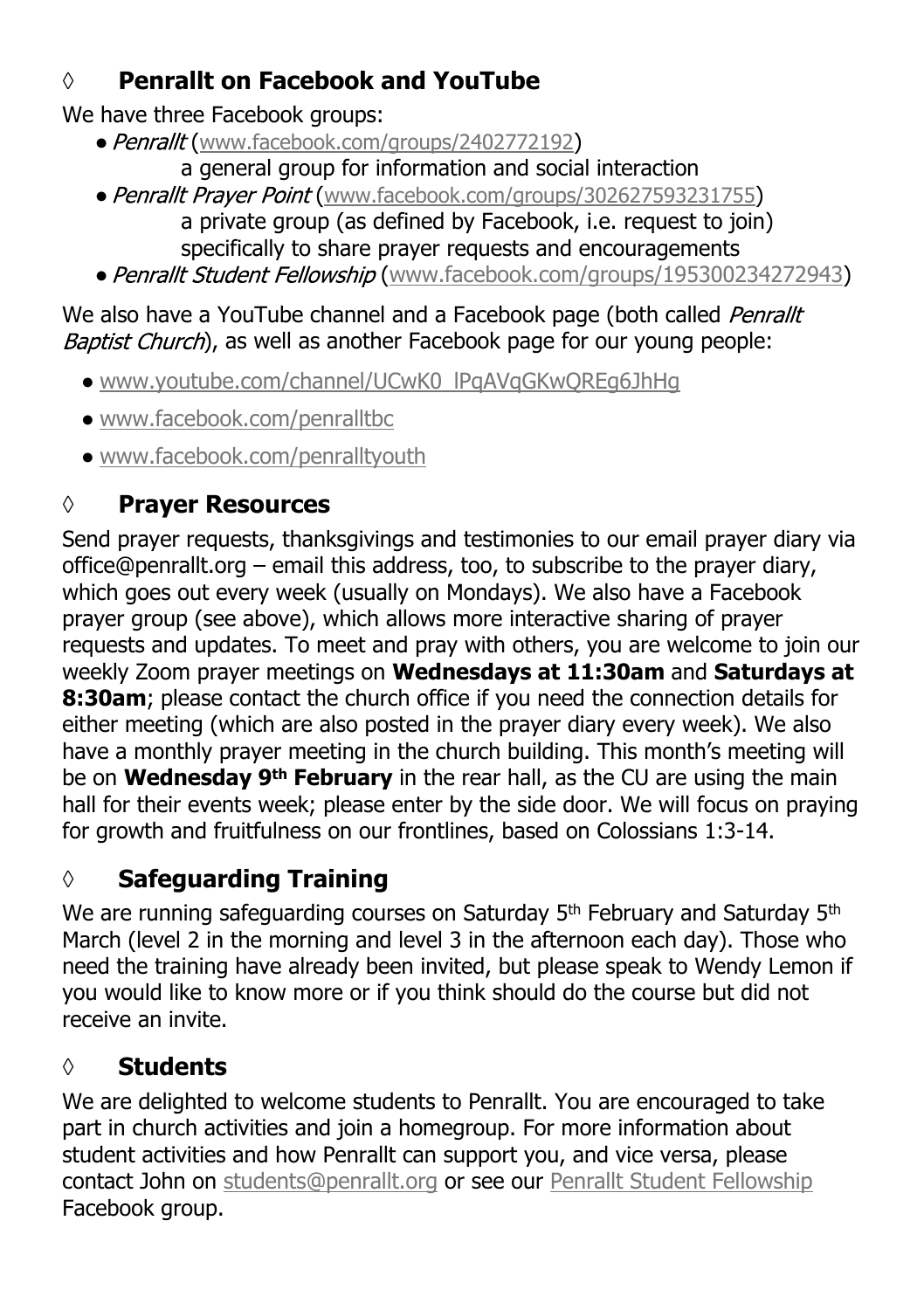### **◊ World Day of Prayer**

This year's World Day of Prayer falls on Friday 4th March and Penrallt will be hosting a service for the churches of Bangor. The time and other details are still to be confirmed but the service will be on the theme "I know the plans I have for you" and will be based on material provided by Christian women of England, Wales and Northern Ireland.

#### **◊ Youth: Ignite and Deeper**

Our youth activities are based around a Thursday night group called *Ignite* (usually meeting in the Canolfan at 7pm) and a Sunday morning group called Deeper (taking place during our morning services). Ignite is open to all, and is a social evening with games and activities; new invite flyers are now available please take some to give to friends and family aged 11–18. Deeper, on Sundays, has opportunity to find out more about the Christian faith. Further details can be found on our youth website, [www.penralltyouth.org](https://www.penralltyouth.org/), as well as our *Penrallt Youth* [Facebook page](https://www.facebook.com/penralltyouth) and [Instagram group](https://www.instagram.com/penralltyouth/). Contact our youth worker, Becca [\(youth@penrallt.org\)](mailto:youth@penrallt.org), for more information.

# Please pray for...

- $\bullet$  The deacons' meeting on 16<sup>th</sup> February
- The CU mission week from 7<sup>th</sup> February (see next page for details)
- Open The Book and Bangor Street Pastors, as both these groups are seeking to restart their activities as soon as possible (and will be needing new volunteers to join their teams, so please prayerfully consider if you could be one of them — contact the church office if you would like more information).

# **Children's Birthdays in February**

 $7th-$ Afan Hedd Whitton 10th: Rosa Tough